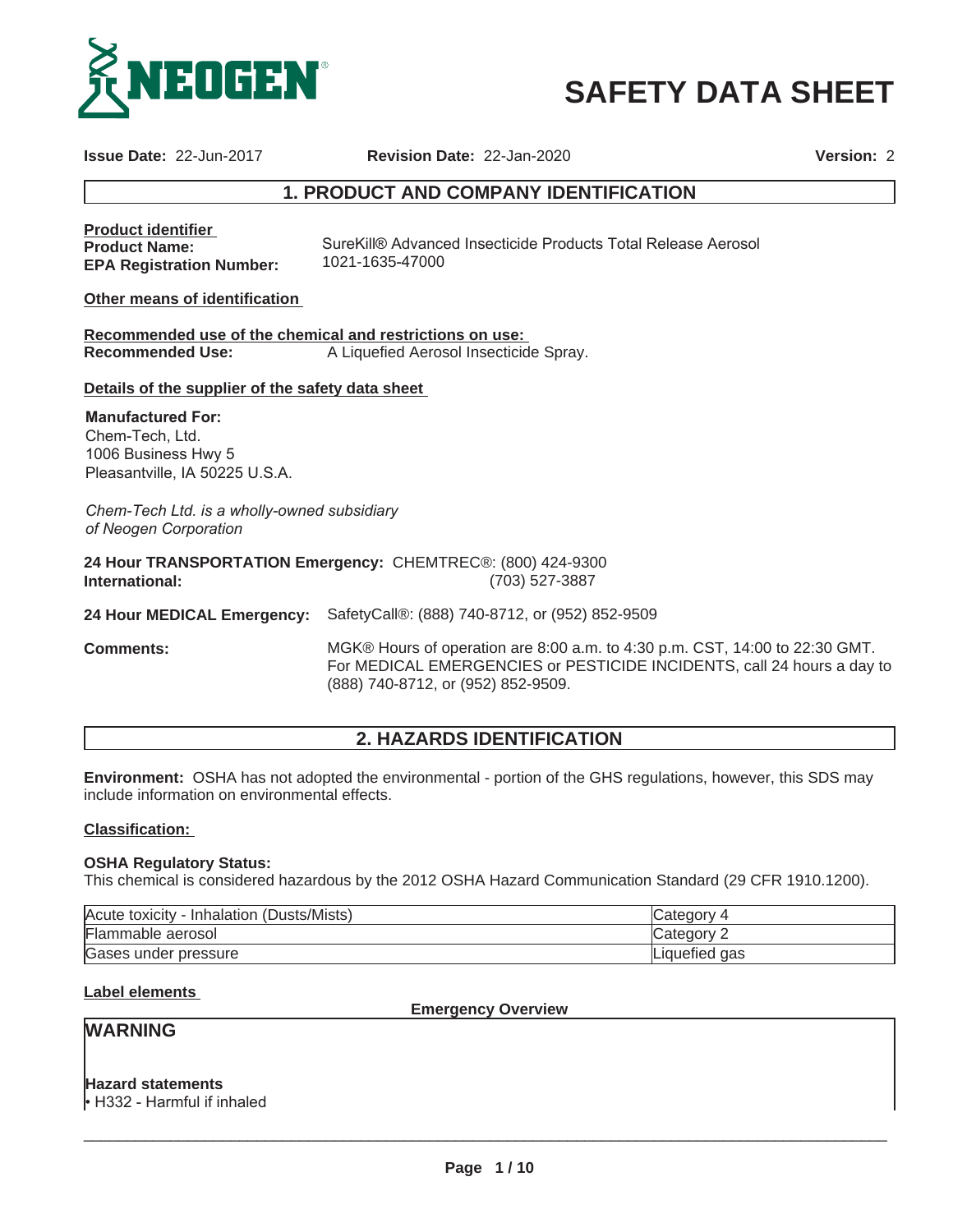



**Odor** Solvent

## **Precautionary Statements - Prevention:**

- P210 Keep away from heat/sparks/open flames/hot surfaces. No smoking
- P211 Do not spray on an open flame or other ignition source
- P251 Pressurized container: Do not pierce or burn, even after use
- P261 Avoid breathing dust/fume/gas/mist/vapors/spray
- P271 Use only outdoors or in a well-ventilated area

## **Precautionary Statements - Response:**

P321 - Specific treatment (see Section 4/ First Aid).

P304 + P340 - IF INHALED: Remove victim to fresh air and keep at rest in a position comfortable for breathing P312 - Call a POISON CENTER or doctor/physician if you feel unwell

#### **Precautionary Statements - Storage:**

P410 + P403 - Protect from sunlight. Store in a well-ventilated place P411 - Do not expose to temperatures exceeding 50 °C/122 °F

#### **Precautionary Statements - Disposal:**

P501 - Dispose of contents/container to an approved waste disposal plant

## **Hazards not otherwise classified (HNOC):**

Not applicable

# **3. COMPOSITION/ INFORMATION ON INGREDIENTS**

| <b>Chemical Name</b>                                                     | <b>CAS No</b> | Weight-% |
|--------------------------------------------------------------------------|---------------|----------|
| <b>Pyrethrins</b>                                                        | 8003-34-7     | 0.050    |
| Piperonyl Butoxide (PBO)                                                 | $51-03-6$     | 0.10     |
| MGK®-264 Insecticide Synergist (n-Octyl<br>bicycloheptene dicarboximide) | 113-48-4      | 0.16     |
| Esfenvalerate                                                            | 66230-04-4    | 0.10     |
| Petroleum distillates, hydrotreated light                                | 64742-47-8    | $10*$    |
| Propane                                                                  | 74-98-6       | 15       |
| Isobutane                                                                | 75-28-5       | 20       |

\*The exact percentage (concentration) of composition has been withheld as a trade secret.

Comments: Ingredients not identified are proprietary or non-hazardous. Values are not product specifications.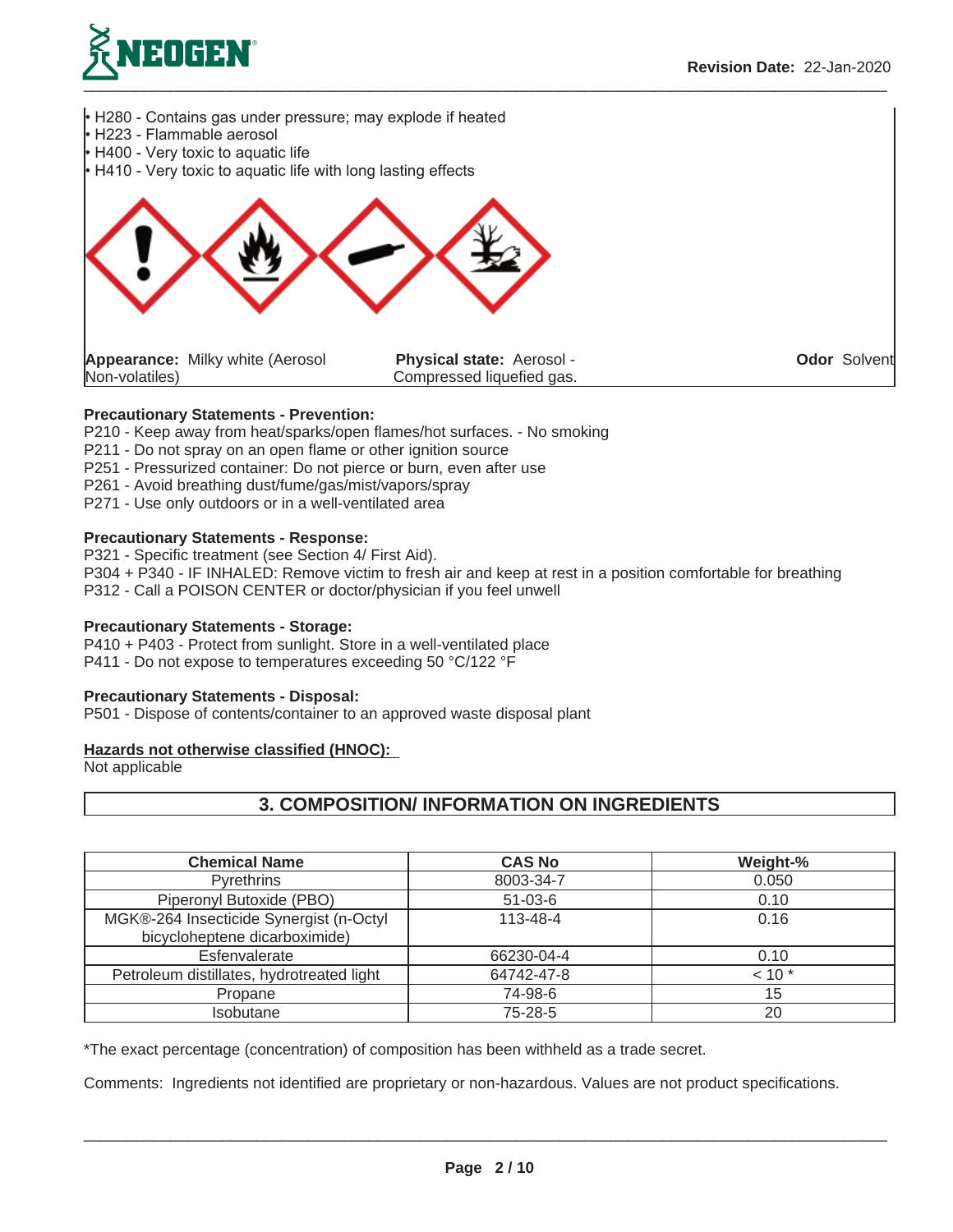

# **4. FIRST AID MEASURES**

# Aspiration pneumonia hazard: • No information available

## **Description of first aid measures:**

| Eye contact:                                      | Hold eye open and rinse slowly and gently with water for 15-20 minutes. Remove<br>contact lenses, if present, after the first 5 minutes, then continue rinsing eye. Call<br>a poison control center or doctor for treatment advice.                                             |
|---------------------------------------------------|---------------------------------------------------------------------------------------------------------------------------------------------------------------------------------------------------------------------------------------------------------------------------------|
| <b>Skin Contact:</b>                              | Take off contaminated clothing. Rinse skin immediately with plenty of water for<br>15-20 minutes. Call a poison control centeror doctor for treatment advice.                                                                                                                   |
| Ingestion:                                        | If swallowed, IMMEDIATELY call a poison control center or doctor for treatment<br>advice. DO NOT give any liquid to the person. Do not induce vomiting unless told<br>to do so by a poison contol center or a doctor. Never give anything by mouth to an<br>unconscious person. |
| Inhalation:                                       | Remove affected person to fresh air. If person is not breathing, call 911 or an<br>ambulance, then give artificial respiration, preferably mouth-to-mouth if possible.<br>Call a poison control center or doctor for further treatment advice.                                  |
| Self-protection of the First<br><b>Responder:</b> | Remove all sources of ignition. Use personal protective equipment as required.                                                                                                                                                                                                  |
| Note to physicians:                               | For skin effects, a highly efficient therapeutic agent for Pyrethrin/ Pyrethroid<br>exposure is topical application of tocopherol acetate (Vitamin E).                                                                                                                          |

# **5. FIRE-FIGHTING MEASURES**

# **Suitable extinguishing media**

Use extinguishing measures that are appropriate to local circumstances and the surrounding environment.

## **Unsuitable extinguishing media:**

Caution: Use of water spray when fighting fire may be inefficient.

**Hazardous combustion products:** Hydrogen cyanide, Carbon monoxide, Carbon dioxide (CO2).

#### **Specific hazards arising from the chemical**

No information available.

## **Explosion data Sensitivity to Mechanical Impact:** None. **Sensitivity to Static Discharge:** None.

**Protective equipment and precautions for firefighters:** In the event of fire and/or explosion do not breathe fumes.

| <b>NFPA</b>                       | <b>Health hazards 2</b> | <b>Flammability</b> 3     | <b>Instability 0</b>      | <b>Physical and</b><br><b>Chemical Properties</b> |
|-----------------------------------|-------------------------|---------------------------|---------------------------|---------------------------------------------------|
| <b>HMIS</b>                       | Health hazards 1*       | <b>Flammability 4</b>     | <b>Physical hazards</b> 0 | <b>Personal protection</b>                        |
| <b>Chronic Hazard Star Legend</b> |                         | * = Chronic Health Hazard |                           |                                                   |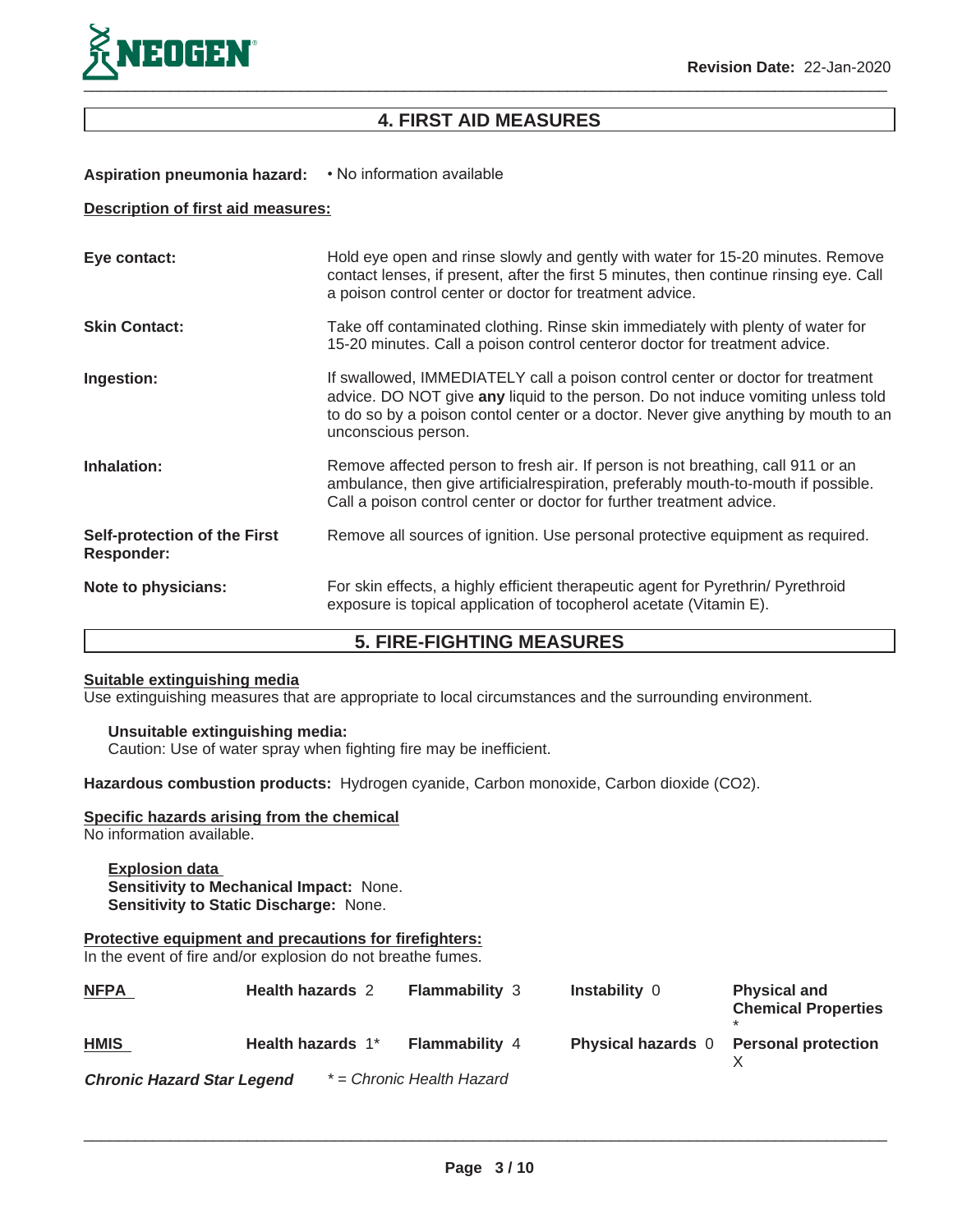

# **6. ACCIDENTAL RELEASE MEASURES**

**Personal precautions, protective equipment and emergency procedures**

| <b>Personal precautions:</b>                         | Remove all sources of ignition. Evacuate personnel to safe areas. Ensure<br>adequate ventilation, especially in confined areas. Keep people away from and<br>upwind of spill/leak. Use personal protective equipment as required. |
|------------------------------------------------------|-----------------------------------------------------------------------------------------------------------------------------------------------------------------------------------------------------------------------------------|
| <b>Environmental precautions:</b>                    | Prevent further leakage or spillage if safe to do so. Prevent product from entering<br>drains. See Section 12 for additional ecological information.                                                                              |
| Methods and material for containment and cleaning up |                                                                                                                                                                                                                                   |
| <b>Methods for containment:</b>                      | Prevent further leakage or spillage if safe to do so. Cover powder spill with plastic<br>sheet or tarp to minimize spreading. Dike far ahead of liquid spill for later disposal.                                                  |
| Methods for cleaning up:                             | Dam up. Soak up with inert absorbent material (e.g. sand, silica gel, acid binder,<br>universal binder, sawdust). Pick up and transfer to properly labeled containers.<br>Soak up with inert absorbent material.                  |

# **7. HANDLING AND STORAGE**

# **Precautions for safe handling**

**Advice on safe handling:** Ensure adequate ventilation, especially in confined areas. Keep away from heat, sparks, flame and other sources of ignition (i.e., pilot lights, electric motors and static electricity). Take precautionary measures against static discharges. Use spark-proof tools and explosion-proof equipment. All equipment used when handling the product must be grounded. Use with local exhaust ventilation. Use personal protective equipment as required. Do not breathe dust/fume/gas/mist/vapors/spray. Avoid contact with eyes. Avoid breathing vapors or mists. Contents under pressure. Do not puncture or incinerate cans. Do not stick pin or any other sharp object into opening on top of can. For more information, see product label.

## **Conditions for safe storage, including any incompatibilities**

**Storage Conditions:** Keep tightly closed in a dry and cool place. Keep in properly labeled containers. Keep containers tightly closed in a cool, well-ventilated place. For more information, see product label.

# **8. EXPOSURE CONTROLS/ PERSONAL PROTECTION**

## **Control parameters**

**Exposure Guidelines:** This product, as supplied, does not contain any hazardous materials with occupational exposure limits established by the region specific regulatory bodies.

| <b>Chemical Name</b>   | <b>ACGIH TLV</b>            | <b>OSHA PEL</b>                      | <b>NIOSH IDLH</b>            | <b>Supplier OEL</b>        |
|------------------------|-----------------------------|--------------------------------------|------------------------------|----------------------------|
| <b>Pyrethrins</b>      | TWA: $5 \text{ mg/m}^3$     | TWA: $5 \text{ mg/m}^3$              | IDLH: 5000 mg/m <sup>3</sup> |                            |
| 8003-34-7              |                             | (vacated) TWA: 5 mg/m <sup>3</sup>   | TWA: $5 \text{ mg/m}^3$      |                            |
| Petroleum distillates, |                             |                                      |                              | TWA: 100 ppm               |
| hydrotreated light     |                             |                                      |                              | TWA: 525 mg/m <sup>3</sup> |
| 64742-47-8             |                             |                                      |                              |                            |
| Propane                | See Appendix F: Minimal     | TWA: 1000 ppm                        | <b>IDLH: 2100 ppm</b>        |                            |
| 74-98-6                | Oxygen Content, explosion   | TWA: 1800 mg/m <sup>3</sup>          | TWA: 1000 ppm                |                            |
|                        | hazard                      | (vacated) TWA: 1000 ppm              | TWA: 1800 mg/m <sup>3</sup>  |                            |
|                        |                             | (vacated) TWA: $1800 \text{ mg/m}^3$ |                              |                            |
| <b>Isobutane</b>       | STEL: 1000 ppm<br>explosion |                                      | TWA: 800 ppm                 |                            |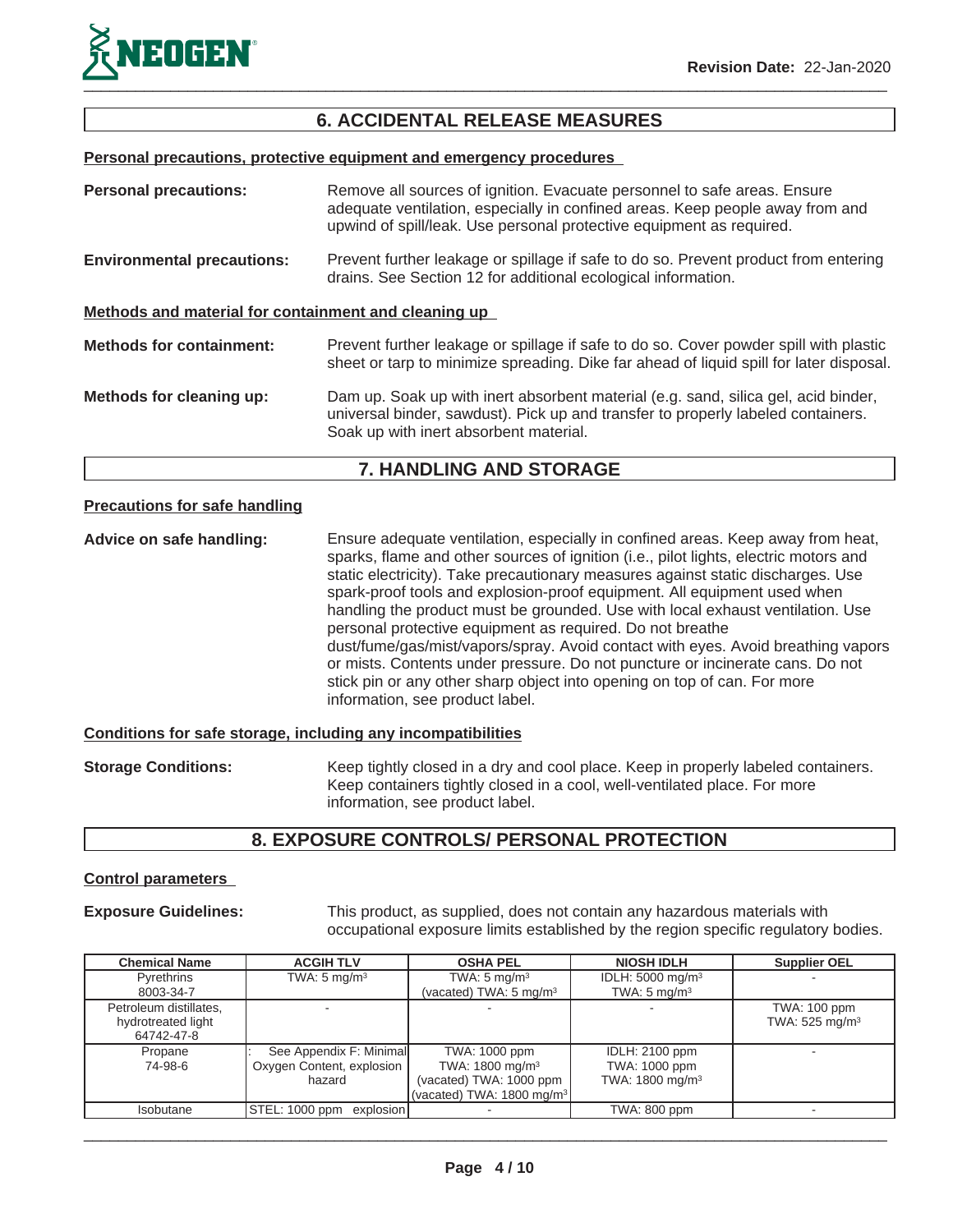

| 75-28-5                                                               | hazard                                                    |                                                                                                                                                                                                                                                                                                                     | TWA: 1900 mg/m <sup>3</sup> |  |
|-----------------------------------------------------------------------|-----------------------------------------------------------|---------------------------------------------------------------------------------------------------------------------------------------------------------------------------------------------------------------------------------------------------------------------------------------------------------------------|-----------------------------|--|
| NIOSH IDLH                                                            |                                                           | Immediately Dangerous to Life or Health                                                                                                                                                                                                                                                                             |                             |  |
| <b>Other Information:</b>                                             |                                                           | Vacated limits revoked by the Court of Appeals decision in AFL-CIO v. OSHA, 965 F.2d 962<br>(11th Cir., 1992).                                                                                                                                                                                                      |                             |  |
| <b>Appropriate engineering controls</b>                               |                                                           |                                                                                                                                                                                                                                                                                                                     |                             |  |
| <b>Engineering Controls:</b>                                          | Safety showers<br>Eyewash stations<br>Ventilation systems |                                                                                                                                                                                                                                                                                                                     |                             |  |
| Individual protection measures, such as personal protective equipment |                                                           |                                                                                                                                                                                                                                                                                                                     |                             |  |
| <b>Eye/face protection:</b>                                           |                                                           | Protective eyewear is recommended, but is not required.                                                                                                                                                                                                                                                             |                             |  |
| Skin and body protection:                                             |                                                           | Protective gloves are recommended, but are not required.                                                                                                                                                                                                                                                            |                             |  |
| <b>Respiratory protection:</b>                                        | regulations.                                              | If exposure limits are exceeded or irritation is experienced, NIOSH/MSHA<br>approved respiratory protection should be worn. Positive-pressure supplied air<br>respirators may be required for high airborne contaminant concentrations.<br>Respiratory protection must be provided in accordance with current local |                             |  |
| <b>General Hygiene</b><br><b>Considerations:</b>                      |                                                           | When using do not eat, drink or smoke. Regular cleaning of equipment, work area<br>and clothing is recommended.                                                                                                                                                                                                     |                             |  |
| 9. PHYSICAL AND CHEMICAL PROPERTIES                                   |                                                           |                                                                                                                                                                                                                                                                                                                     |                             |  |

# **Information on basic physical and chemical properties:**

| <b>Physical state:</b><br>Appearance:<br>Odor<br>Odor threshold:<br><b>Color (Gardner Scale):</b>                                                                                                                                                                                                                   | Aerosol - Compressed liquefied gas.<br>Milky white (Aerosol Non-volatiles)<br>Solvent<br>No information available<br>No information available                                                                                                                                        |                                                                                                |
|---------------------------------------------------------------------------------------------------------------------------------------------------------------------------------------------------------------------------------------------------------------------------------------------------------------------|--------------------------------------------------------------------------------------------------------------------------------------------------------------------------------------------------------------------------------------------------------------------------------------|------------------------------------------------------------------------------------------------|
| <b>Property:</b><br>pH:                                                                                                                                                                                                                                                                                             | <b>Values:</b><br>7.2                                                                                                                                                                                                                                                                | Comment: • Method<br>@ 5% in H <sub>2</sub> O. Test was performed on aerosol<br>Non-Volatile's |
| Melting point / freezing point:<br>Boiling point / boiling range:<br><b>Flash point:</b>                                                                                                                                                                                                                            | No information available<br>No information available<br>> 93.3 °C / > 200.0 °F                                                                                                                                                                                                       | Tag Closed Cup; Test was performed on<br>aerosol Non-Volatile's;                               |
| <b>Evaporation rate:</b><br>Flammability (solid, gas):<br><b>Upper flammability limit (UEL):</b><br>Lower flammability limit (LEL):<br>Vapor pressure:<br>Vapor density:<br><b>Specific Gravity:</b><br><b>Water solubility:</b><br>Partition coefficient; n-Octanol/<br>Water:<br><b>Autoignition temperature:</b> | No information available<br>No information available<br>No information available<br>No information available<br>No information available<br>No information available<br>No information available<br>No information available<br>No information available<br>No information available |                                                                                                |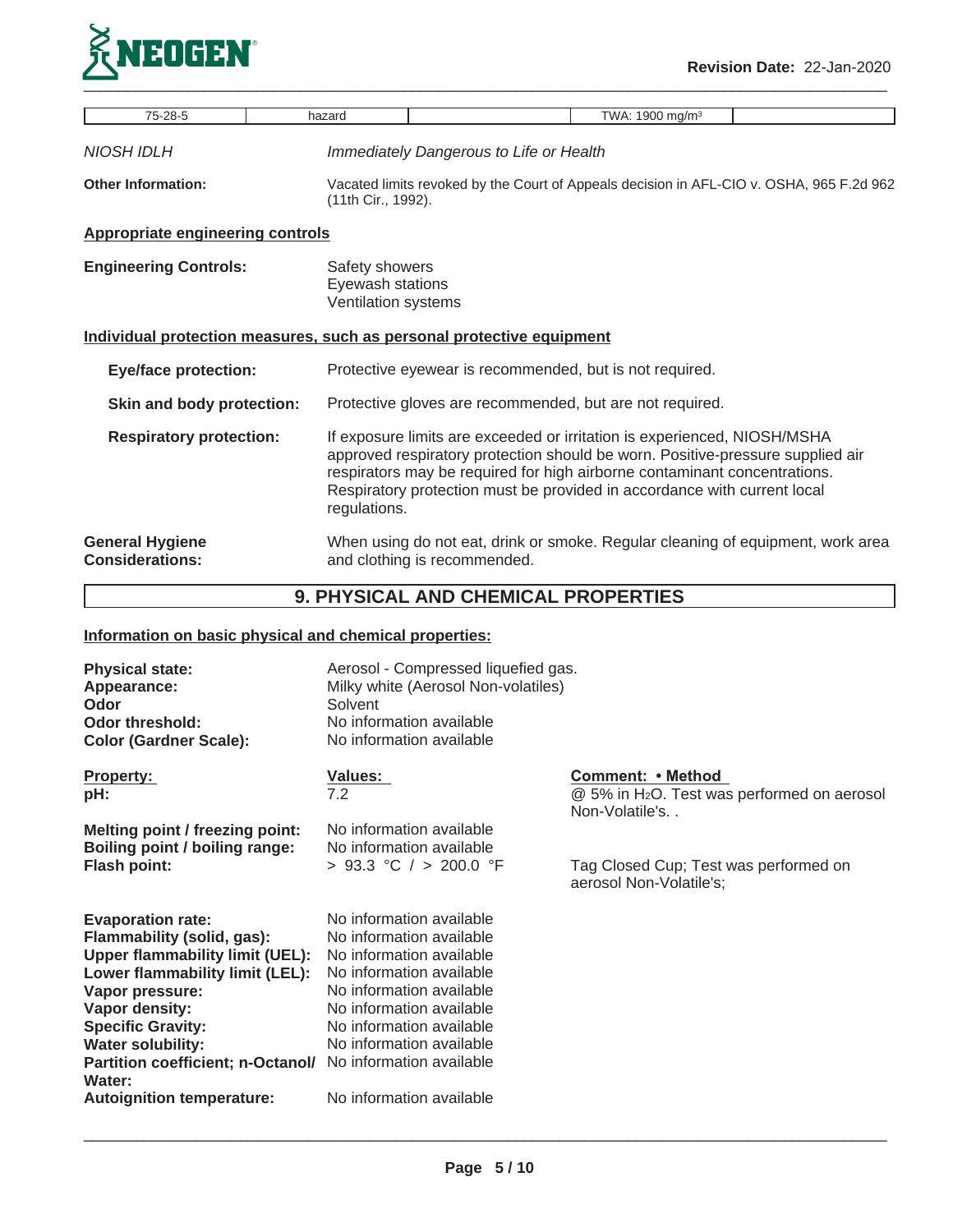

| Decomposition temperature:<br><b>Kinematic viscosity:</b><br><b>Dynamic viscosity:</b>                            | No information available<br>No information available<br>930 cPs @ 21.9°C.            | Test was performed on aerosol Non-Volatile's. |
|-------------------------------------------------------------------------------------------------------------------|--------------------------------------------------------------------------------------|-----------------------------------------------|
| <b>Refractive Index:</b>                                                                                          | No information available                                                             |                                               |
| <b>Other Information:</b>                                                                                         |                                                                                      |                                               |
| <b>Density:</b><br>VOC Content (%):                                                                               | 0.970 g/cm <sup>3</sup> @ 22.3 °C (Aerosol Non-volatiles)<br>35.2                    |                                               |
| <b>Miscibility/Solubility:</b><br>Water:<br><b>Alcohol</b><br><b>Aromatic solvents:</b><br>Petroleum distillates: | Partially miscible<br>Partially miscible<br>Partially miscible<br>Partially miscible |                                               |

**10. STABILITY AND REACTIVITY**

### **Reactivity**

No data available

#### **Chemical stability**

Stable under recommended storage conditions.

#### **Possibility of Hazardous Reactions**

None under normal processing.

# **Hazardous polymerization:** Hazardous polymerization does not occur.

#### **Conditions to avoid**

Heat, flames and sparks.

## **Incompatible materials:**

Incompatible with strong acids and bases. Incompatible with oxidizing agents.

# **Hazardous Decomposition Products**

Hydrogen cyanide, Carbon monoxide, Carbon dioxide (CO2).

# **11. TOXICOLOGICAL INFORMATION**

# **Numerical measures of toxicity - Product Information**

| Oral LD <sub>50</sub>             | $>5,000$ mg/kg (rat)                                                                                                                                                                 |
|-----------------------------------|--------------------------------------------------------------------------------------------------------------------------------------------------------------------------------------|
| <b>Dermal LD<sub>50</sub></b>     | $>2,000$ mg/kg (rabbit)                                                                                                                                                              |
| <b>Inhalation LC<sub>50</sub></b> | $>3.03$ mg/L, (rat; 4 hours)                                                                                                                                                         |
| Eye contact:                      | Irritation clearing in 24 hours. (rabbit).                                                                                                                                           |
| <b>Skin Contact:</b>              | Slight irritation at 72 hours. (rabbit).                                                                                                                                             |
| <b>Skin Irritation Index:</b>     | 0.84                                                                                                                                                                                 |
| <b>Sensitization:</b>             | Negative. (guinea pig).                                                                                                                                                              |
| Comment:                          | Toxicology data was bridged from a similar formula.                                                                                                                                  |
| <b>Piperonyl Butoxide:</b>        | Marginally higher incidences of benign liver tumors in mice were observed<br>Carcinogenicity/ Oncogenicity: following lifetime high dose exposures to PBO. The significance of these |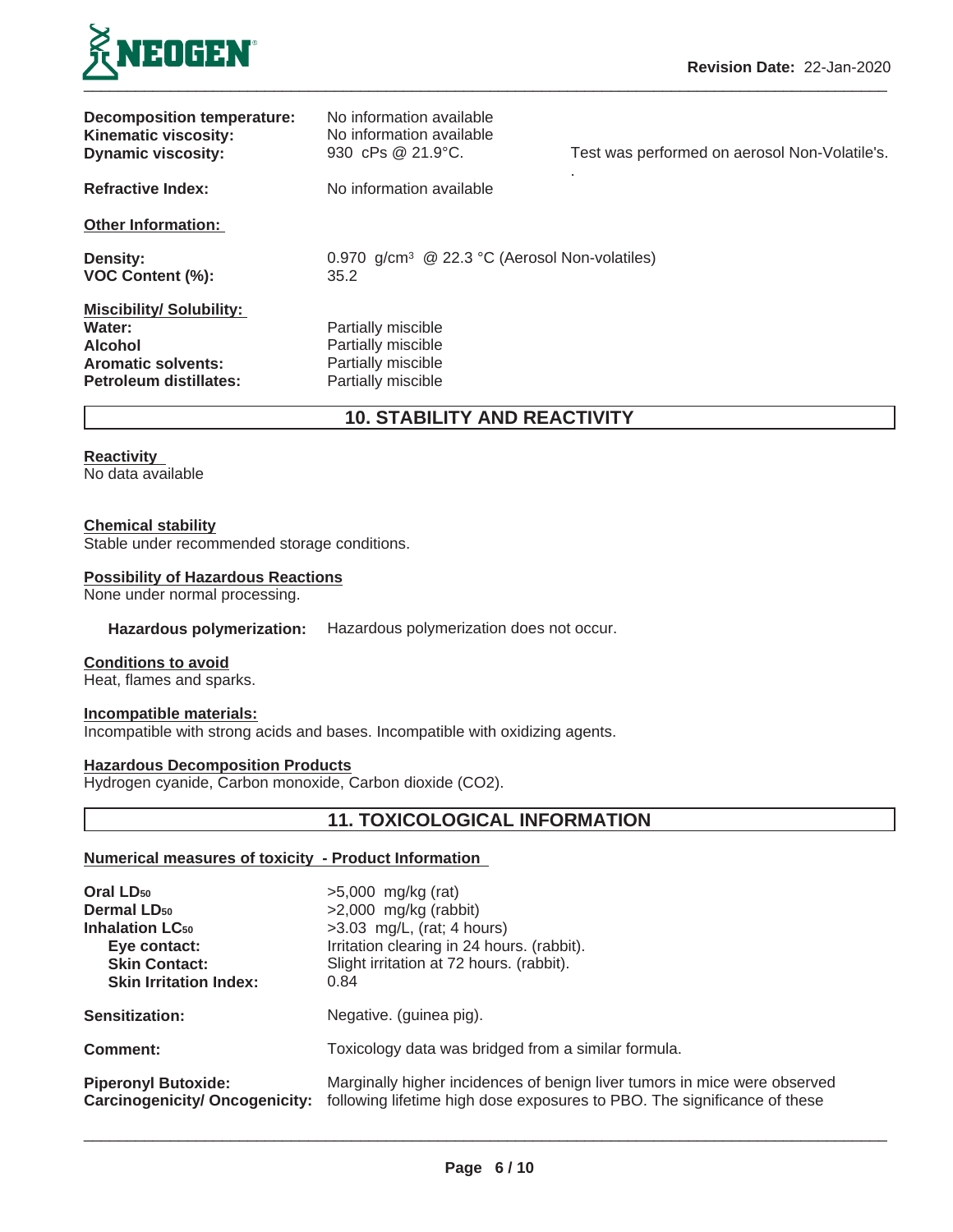

|                                  | observations is questionable and under review. The doses at which tumors were<br>observed for PBO greatly exceeded potential human exposure from labeled uses.<br>Doses at which these effects were observed greatly exceeded anticipated human<br>dietary intake. At anticipated dietary exposure levels, it is highly unlikely that this<br>product will result in carcinogenic effects. |
|----------------------------------|--------------------------------------------------------------------------------------------------------------------------------------------------------------------------------------------------------------------------------------------------------------------------------------------------------------------------------------------------------------------------------------------|
| <b>Carcinogenicity</b>           | This product does not contain any carcinogens or potential carcinogens as listed<br>by OSHA, IARC or NTP.                                                                                                                                                                                                                                                                                  |
| <b>Reproductive toxicity:</b>    | No information available.                                                                                                                                                                                                                                                                                                                                                                  |
| <b>Developmental Toxicity</b>    | No information available.                                                                                                                                                                                                                                                                                                                                                                  |
| Teratogenicity:                  | No information available.                                                                                                                                                                                                                                                                                                                                                                  |
| <b>STOT - single exposure:</b>   | No information available.                                                                                                                                                                                                                                                                                                                                                                  |
| <b>STOT - repeated exposure:</b> | No information available.                                                                                                                                                                                                                                                                                                                                                                  |
| <b>Chronic toxicity:</b>         | Avoid repeated exposure.                                                                                                                                                                                                                                                                                                                                                                   |
| <b>Target Organ Effects:</b>     | Central nervous system.                                                                                                                                                                                                                                                                                                                                                                    |

# **12. ECOLOGICAL INFORMATION**

## **Ecotoxicity:**

#### **Persistence and degradability**

No information available.

#### **Bioaccumulation**

No information available.

| <b>Chemical Name</b>        | Partition coefficient; n-Octanol/ Water: |
|-----------------------------|------------------------------------------|
| Propane<br>74-98-6          | 2.3                                      |
| <b>Isobutane</b><br>75-28-5 | 2.88                                     |

### **Other adverse effects:** No information available

#### **Environmental hazards (EPA):**

Do not discharge effluent containing this product into lakes, streams, ponds, estuaries, oceans or other waters unless in accordance with the requirements of a National Pollutant Discharge Elimination System (NPDES) permit and the permitting authority has been notified in writing prior to discharge. Do not discharge effluent containing this product to sewer systems without previously notifying the local sewage treatment plant authority. For guidance contact your State Water Board or Regional Office of the EPA.

# **13. DISPOSAL CONSIDERATIONS**

#### **Waste treatment methods**

**Disposal of wastes:** Disposal should be in accordance with applicable regional, national and local laws and regulations. For more information, see product label.

**Contaminated packaging:** For more information, see product label.

# **14. TRANSPORT INFORMATION**

## **DOT (Department of Transportation)**

**UN/ID Number:** UN1950<br>**Proper Shipping Name:** Aerosols, flammable **Proper Shipping Name:**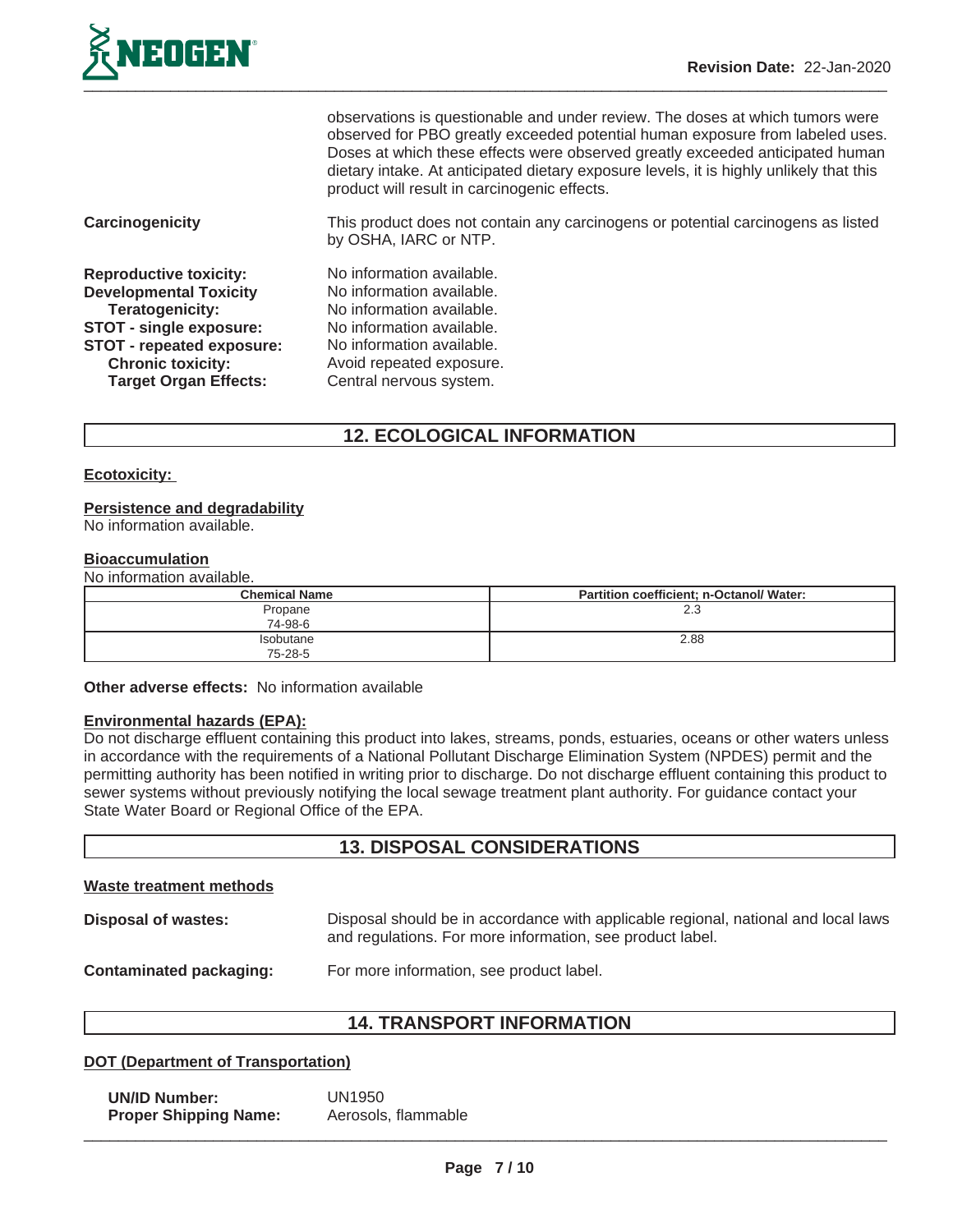

## **Hazard Class:** 2.1

## **Air (IATA/ ICAO)**

| <b>UN/ID Number:</b><br><b>Proper Shipping Name:</b><br><b>Hazard Class:</b> | UN1950<br>Aerosols, flammable<br>21 |
|------------------------------------------------------------------------------|-------------------------------------|
| <b>Vessel (IMO/ IMDG)</b>                                                    |                                     |
| <b>UN/ID Number:</b><br><b>Proper Shipping Name:</b><br><b>Hazard Class:</b> | UN1950<br>Aerosols, flammable       |

# **15. REGULATORY INFORMATION**

#### **US Federal Regulations**

#### **SARA 313**

Section 313 of Title III of the Superfund Amendments and Reauthorization Act of 1986 (SARA). This product does not contain any chemicals which are subject to the reporting requirements of the Act and Title 40 of the Code of Federal Regulations, Part 372

## **SARA 311/312 Hazard**

| <b>Categories</b>                 |            |
|-----------------------------------|------------|
| <b>Acute health hazard</b>        | <b>Yes</b> |
| <b>Chronic Health Hazard</b>      | Yes        |
| Fire hazard                       | No         |
| Sudden release of pressure hazard | Yes        |
| <b>Reactive Hazard</b>            | Nο         |

#### **CWA (Clean Water Act)**

This product does not contain any substances regulated as pollutants pursuant to the Clean Water Act (40 CFR 122.21 and 40 CFR 122.42)

| <b>Chemical Name</b>           | <b>CWA - Reportable</b> | <b>CWA - Toxic</b> | <b>CWA - Priority</b> | <b>CWA - Hazardous</b> |
|--------------------------------|-------------------------|--------------------|-----------------------|------------------------|
|                                | Quantities              | <b>Pollutants</b>  | <b>Pollutants</b>     | <b>Substances</b>      |
| <b>Pyrethrins</b><br>8003-34-7 | 1 lb                    |                    |                       |                        |

## **CERCLA**

This material, as supplied, does not contain any substances regulated as hazardous substances under the Comprehensive Environmental Response Compensation and Liability Act (CERCLA) (40 CFR 302) or the Superfund Amendments and Reauthorization Act (SARA) (40 CFR 355). There may be specific reporting requirements at the local, regional, or state level pertaining to releases of this material

| <b>Chemical Name</b>           | <b>Hazardous Substances</b><br><b>RQs</b> | <b>CERCLA/SARA RQ</b> | <b>Reportable Quantity (RQ):</b>         |
|--------------------------------|-------------------------------------------|-----------------------|------------------------------------------|
| <b>Pyrethrins</b><br>8003-34-7 | lb                                        |                       | RQ 1 lb final RQ<br>RQ 0.454 kg final RQ |

# **US State Regulations:**

## **California Proposition 65:**

This product does not contain any Proposition 65 chemicals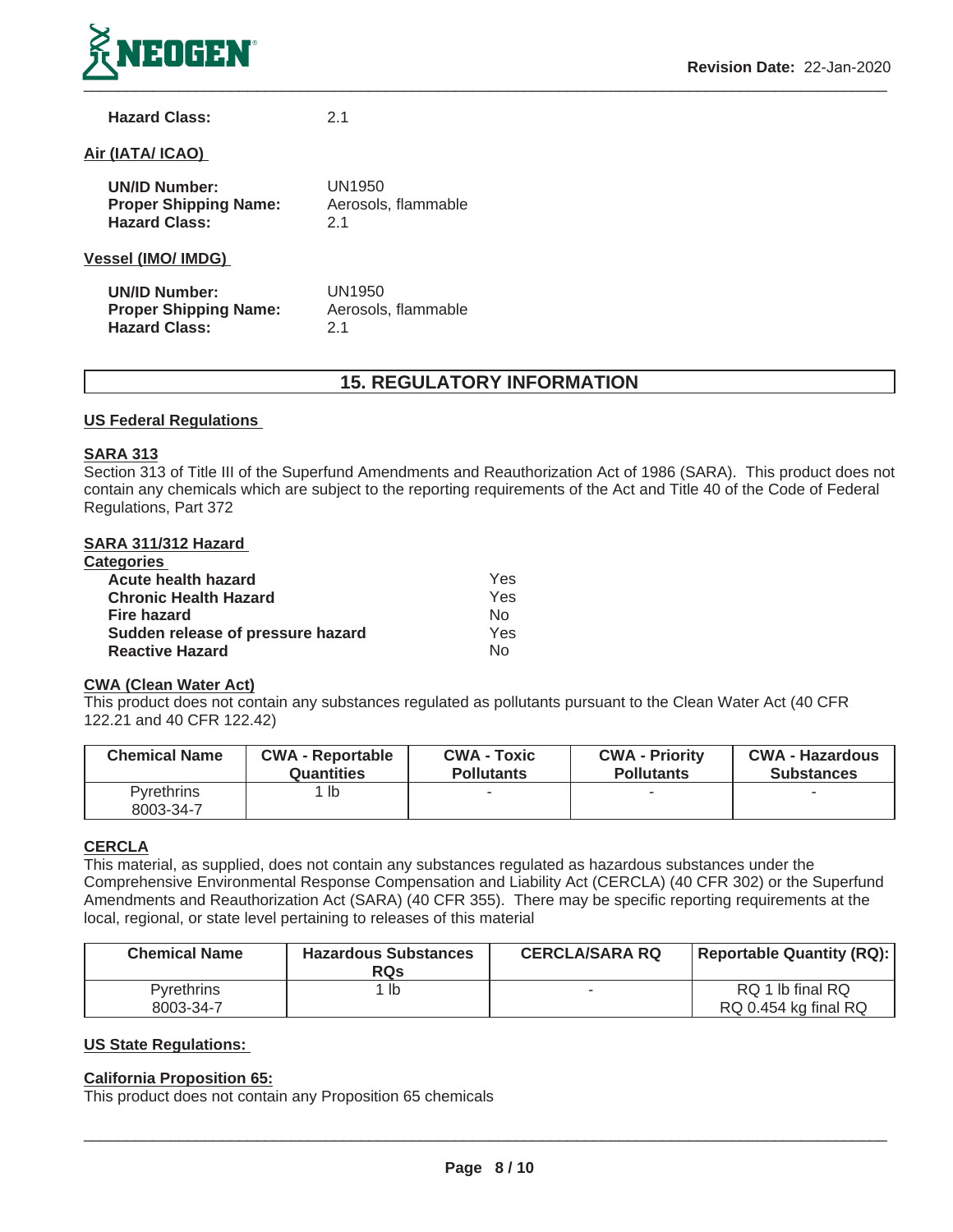

# **U.S. EPA Label Information:**

## **EPA Registration Number:** 1021-1635

## **Difference between SDS and EPA (FIFRA) Pesticide label:**

This chemical is a pesticide product registered by the United States Environmental Protection Agency and is subject to certain labeling requirements under federal pesticide law. These requirements differ from the classification criteria and hazard information required for Safety Data Sheets (SDS), and for workplace labels of non-pesticide chemicals. The pesticide label also includes other important information, including directions for use. The hazard information required on the pesticide label is reproduced below:

## Signal word: **CAUTION**

Precautionary Statements:

- Harmful if inhaled.
- Harmful if absorbed through the skin.
- Causes moderate eye irritation.
- . Breathing spray mist may be harmful.

| International:       |                 |
|----------------------|-----------------|
| <b>TSCA</b>          | Complies        |
| <b>DSL/NDSL</b>      | Does not comply |
| <b>EINECS/ELINCS</b> | Does not comply |
| <b>ENCS</b>          | Does not comply |
| <b>IECSC</b>         | Complies        |
| <b>KECL</b>          | Does not comply |
| <b>PICCS</b>         | Does not comply |
| <b>AICS</b>          | Complies        |

**Legend:**

**TSCA** - United States Toxic Substances Control Act Section 8(b) Inventory

**DSL/NDSL** - Canadian Domestic Substances List/Non-Domestic Substances List

**EINECS/ELINCS** - European Inventory of Existing Chemical Substances/European List of Notified Chemical **Substances** 

**ENCS** - Japan Existing and New Chemical Substances

**IECSC** - China Inventory of Existing Chemical Substances

**KECL** - Korean Existing and Evaluated Chemical Substances

**PICCS** - Philippines Inventory of Chemicals and Chemical Substances

**AICS** - Australian Inventory of Chemical Substances

# **16. OTHER INFORMATION, INCLUDING DATE OF PREPARATION OR LAST REVISION.**

| <b>Issue Date:</b> | <b>Revision Date:</b> | <b>Revision Note:</b>  |
|--------------------|-----------------------|------------------------|
| 22-Jun-2017        | 22-Jan-2020           | - SDS sections updated |
|                    |                       | $-2$                   |
|                    |                       | - 3                    |
|                    |                       | - 5                    |
|                    |                       | - 8                    |
|                    |                       | $-14$                  |
|                    |                       | $-15$                  |
|                    |                       | - 16                   |